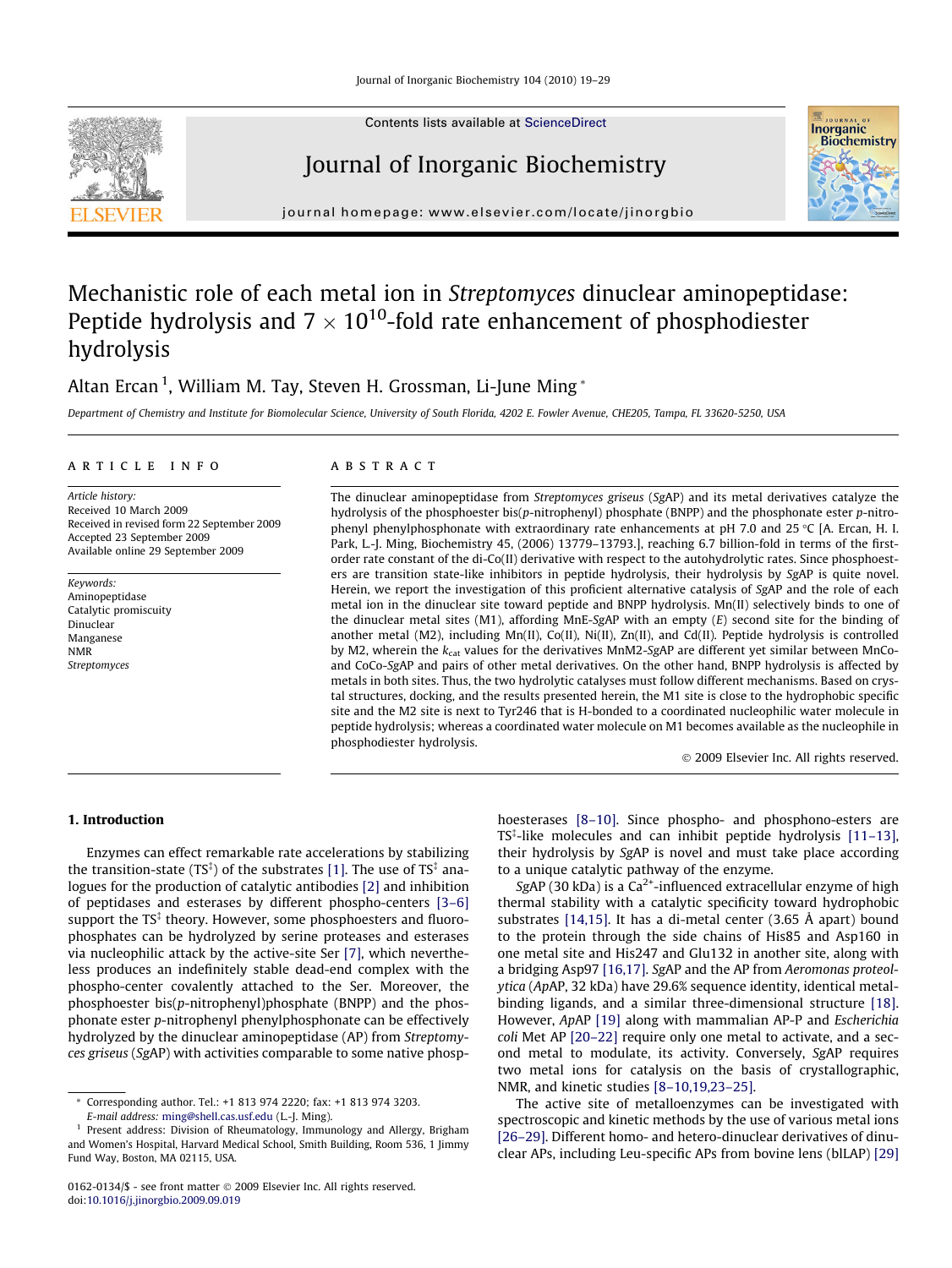and porcine kidney (pkLAP) [\[30\]](#page-9-0) and ApAP [\[19\]](#page-9-0), were constructed and investigated to gain further insight into the function of each metal ion in catalysis [\[19,31\].](#page-9-0) For example, in blLAP, the first metal-binding site shows higher effect on  $k_{cat}$  while the second metal is more influential on  $K_m$  [\[29\].](#page-9-0) On the other hand, the first  $Zn^{2+}$  affects  $K<sub>m</sub>$  while the second metal affects  $k<sub>cat</sub>$  in pkLAP [\[30\]](#page-9-0) and both  $k_{\text{cat}}$  and  $K_{\text{m}}$  values are affected by the two metals in ApAP [\[32\].](#page-9-0) The variations of the kinetic parameters with the different metal derivatives of these enzymes signifies the importance and the function of each metal ion in their dinuclear active center.

Different metal derivatives of ApAP were prepared and their activity and inhibition by 1-butaneboronic acid investigated, from which a mononuclear mechanism was proposed [\[33–35\]](#page-9-0). The crystal structure of ZnZn-ApAP upon binding with this inhibitor shows that the inhibitor binds one metal through two oxygen atoms, one of which may interact with the second metal [\[36\]](#page-9-0). Unlike ApAP, SgAP is inactive with only one metal and becomes fully active upon binding of the second metal [\[23\]](#page-9-0). In this case, selective  $Co<sup>2+</sup>$  binding has been verified with NMR, showing distinct hyperfine-shifted <sup>1</sup>H NMR signals for Co, E- and Co, Co-SgAP [\[23\]](#page-9-0). Since selective metal-binding of SgAP occurs, different metal ions can be introduced to construct various hetero-dinuclear derivatives. We present herein further investigation of the role of each metal ion in the dinuclear active site in the action of SgAP by the use of various hetero-dinuclear derivatives MnM2-SgAP ( $M2 = Zn^{2+}$ ,  $Co^{2+}$ ,  $Ni^{2+}$ , or  $Cd<sup>2+</sup>$ ). The mechanisms of this enzyme toward the hydrolysis of peptides and the alternative hydrolysis of BNPP are proposed.

#### 2. Experimental section

#### 2.1. Materials and reagents

The protease mixture Pronase, the buffers, HEPES, MES, NaH2PO4, EDTA, 1,10-phenanthroline, phenylglyoxal monohydrate, DEAE-Sephacel and Sephadex G-50, the substrate L-Leu-p-nitroanilide (Leu-pNA), Met-pNA, Val-pNA, Ala-pNA, Gly-pNA, and BNPP were purchased from Sigma–Aldrich (St. Louis, MO) and the atomic absorption standards (>99.99%) of  $\text{Zn}^{2+}$ ,  $\text{Co}^{2+}$ ,  $\text{Mn}^{2+}$ ,  $\text{Cd}^{2+}$ , Ni<sup>2+</sup>, and  $Cu<sup>2+</sup>$  from Fisher Scientific (Pittsburg, PA). Deionized water of  $>18$  M $\Omega$  obtained from a MiliQ system (Millipore, Bredford, MA) was used to prepare all the solutions. All the glassware and plastic ware were treated with 2 mM EDTA solution and rinsed with deionized water prior to use.

#### 2.2. Purification, demetallization, and characterization of SgAP

SgAP was purified according to the published procedures [\[14,23\].](#page-9-0) The fractions of the first peak from the DEAE-Sephacel column with AP activity were combined. Purified SgAP (0.05–0.1 mM, 10 ml) was dialyzed for 12 h against 250 ml of 20 mM Tris/HCl buffer at pH 7.5 with 100 mM NaCl for four times, with 2.0 mM EDTA and 2.0 mM 1,10-phenanthroline for the first two times and 2.0 mM 1,10-phenanthroline for latter two, followed by dialyzing against 250 ml of 20 mM MES at pH 6.0 for four times to remove the chelators. The AP concentration was determined according to the absorption  $E_{280}^{1\%}$  = 15 [\[14,23\]](#page-9-0) and by titration with atomicabsorption-grade  $Co<sup>2+</sup>$  solution of known concentrations.

The formation of the various MnM-SgAP derivatives was verified by their activities and after prolonged incubation to ensure the retention of the activities (otherwise, migration of metal ions in the two sites may take place). Paramagnetically shifted  ${}^{1}$ H NMR features were also used as the fingerprints for identification of the Co<sup>2+</sup>-containing derivatives [\[37–39\].](#page-9-0) The <sup>1</sup>H NMR spectra of the paramagnetic derivatives were acquired on a Varian INO-VA500 spectrometer (at 500 MHz <sup>1</sup>H resonance) with a 5-mm

bio-TR (triple resonance) probe by the use of the build-in polynomial 1–3-3–1 pulse sequence for samples in  $H_2O$  buffers and a presaturation pulse for samples in  $D_2O$  buffers with a 90 $^{\circ}$  pulse of  $\sim$ 9 µs over 200 ppm spectral width and processed with a linebroadening of 40 Hz, followed by spline baseline correction.

#### 2.3. Enzyme kinetics and inhibition

The kinetics was carried out in 0.1 M HEPES buffer at pH 8.0 containing 0.1 M NaCl and 10 mM CaCl<sub>2</sub> at 30 °C and the data were analyzed with the Michaelis–Menten model to derive the turnover  $k_{\text{cat}}$  and the Michaelis constant  $K_{\text{m}}$  with non-linear fitting of the rate with respect to substrate concentration. Fluoride inhibition was carried out under the same conditions with different inhibitor concentrations, but in the absence of  $Ca<sup>2+</sup>$  to avoid the formation of the very insoluble Ca $F_2$ . Each inhibition study was performed at least twice and fitted to the Michaelis–Menten equation with non-linear regression and the inhibition constants  $K_i$  for different inhibition patterns are determined accordingly.

# 2.4. pH Profiles and thermostability

Catalytic parameters ( $k_{cat}$  and  $K_m$ ) toward hydrolysis of LeupNA and BNPP and inhibitions were measured at different pHs (acetate at pH 5.0, MES at 5.5–6.5, HEPES at 7.0–8.0, TAPS at 8.5– 9.5, and CAPS at 10.0). Thermostability of apo-SgAP and different metal derivatives of SgAP was determined on the basis of their activities toward Leu-pNA hydrolysis. Herein, SgAP and its various metal derivatives with or without 5 mM  $CaCl<sub>2</sub>$  were incubated at various temperatures for 1.0 min followed by incubation on ice for 5 min. Then, an excess amount of corresponding metal was added and activity determined.

# 3. Results and discussion

# 3.1.  $Mn^{2+}$  binding and hetero-dinuclear active site of SgAP

The binding of  $Mn^{2+}$  to apo-SgAP at pH 6.0 requires >50 equivalents to fully activate the enzyme [\(Fig. 1](#page-2-0)A), wherein the activity is significantly enhanced by  $Ca^{2+}$  (5 mM). At pH 8.0 without  $Ca^{2+}$ ,  $Mn^{2+}$  binds to one site exclusively without showing activity (o, [Fig. 1B](#page-2-0) and inset), and reaches full activation at >20 equivalents.  $Mn^{2+}$  binding becomes less selective and the enzyme is 44% less active in the presence of  $Ca^{2+}$  ( $\bullet$ , [Fig. 1B](#page-2-0) and inset). The binding of  $Mn^{2+}$  to just one metal-binding site in the active center at one equivalent (denoted the M1 site) allows the introduction of another metal ion to the second site (M2) to construct several catalytically active hetero-dinuclear derivatives in the form of Mn,M2-SgAP (where M2 =  $Co^{2+}$ , Zn<sup>2+</sup>, Ni<sup>2+</sup>, or Cd<sup>2+</sup>) ([Fig. 1](#page-2-0)C). Conversely, the binding of  $\text{Zn}^{2+}$ , Cd<sup>2+</sup>, or Cu<sup>2+</sup> to the enzyme exhibit a non-selective pattern [\[23,24,40\],](#page-9-0) preventing the preparation of the corresponding M1,E-SgAP derivatives with an empty (E) M2 site. The first equivalent of  $Mn^{2+}$  must bind to the active site of SgAP. Otherwise, the subsequent addition of one equivalent of  $Co<sup>2+</sup>$  ( $\nabla$ , [Fig. 1](#page-2-0)C) would not generate an active derivative since CoE-SgAP is inactive [\[23\].](#page-9-0)

The derivative MnCo-SgAP shows paramagnetically shifted <sup>1</sup>H NMR features in the downfield region  $\sim$ 30–80 ppm ([Fig. 2](#page-2-0), bottom) different from those of CoE- [\[23\]](#page-9-0) and CoZn-SgAP [\[41\],](#page-9-0) indicating a new  $Co<sup>2+</sup>$  derivative. The spectrum is also different from that of CoCo-SgAP which indicates that  $Co^{2+}$  is not bound to both metal site of the protein (by replacing the  $Mn^{2+}$ ). The NMR signals of the protons around mononuclear  $Mn^{2+}$  cannot be detected due to signal broadening by the slowly relaxing unpaired electrons of  $Mn^{2+}$ . However, magnetic coupling between  $Mn^{2+}$  and a metal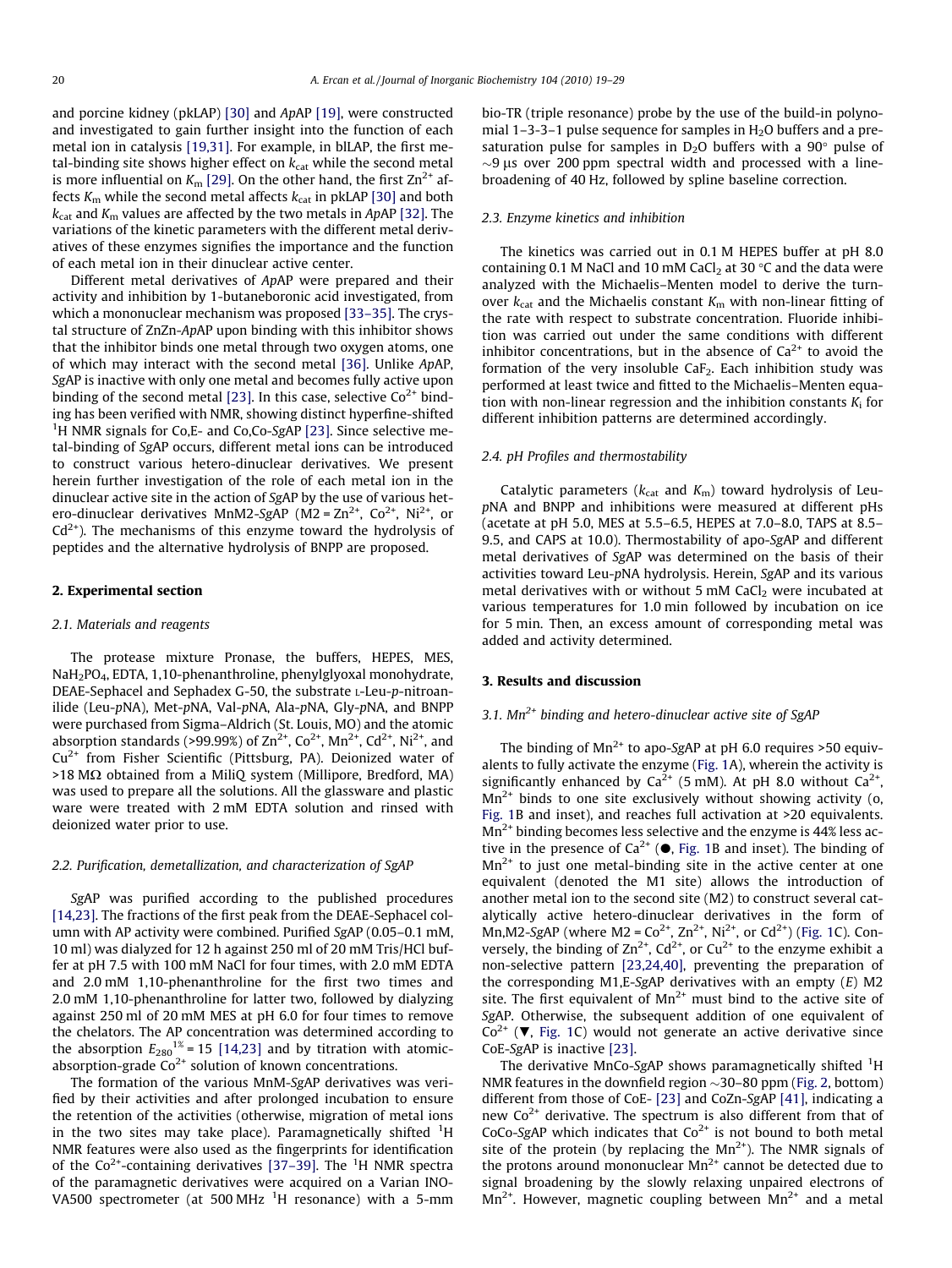<span id="page-2-0"></span>

Fig. 1. (A) Mn<sup>2+</sup> titration into apo-SgAP (20 µM) in the presence ( $\bullet$ ; left scale) and absence ( $\circ$ ; right scale) of 5 mM CaCl<sub>2</sub> in 20 mM MES at pH 6.0. (B) Apo-SgAP (20 µM) is titrated with Mn<sup>2+</sup> in the absence (O) and presence ( $\bullet$ ) of 5 mM Ca<sup>2+</sup> in 20 mM HEPES at pH 8.0. The inset shows the binding of the first 2 equivalents of Mn<sup>2+</sup>. (C) Apo-SgAP (20 μM) was titrated with Mn<sup>2+</sup> (○) up to one equivalent followed by the addition of Zn<sup>2+</sup> (●), Co<sup>2+</sup> (●), Cd<sup>2+</sup> (■), or Ni<sup>2+</sup> (♦) in 20 mM HEPES at pH 8.0. All the metal bindings<br>are monitored with the activity tow model wherein the binding of the first equivalent (Mn1) results in an inactive derivative Mn1-SgAP, i.e., Mn1 + SgAP  $\Rightarrow$  Mn1-SgAP with a formation constant of  $K_{f1}$  = [Mn1- $SgAP$ [/[Mn1][SgAP], while the subsequent binding of the second equivalent (Mn2) forms the active Mn1Mn2-SgAP, i.e., Mn2 + Mn1-SgAP  $\Rightarrow$  Mn1Mn2-SgAP with a formation constant  $K_{D}$  = [Mn1Mn2-SgAP]/([Mn2][Mn1-SgAP]) [\[24\].](#page-9-0) The dashed trace in (A) was fitted to the Hill's equation with a Hill's coefficient of -2.17. The data in (C) were fitted to the equilibrium M2 + Mn1-SgAP  $\Rightarrow$  Mn1M2-SgAP (K<sub>f2</sub> = [Mn1M2-SgAP]/[(M2 + 1 equiv)][Mn1-SgAP]) after the addition of 1 equivalent of Mn<sup>2+</sup> to apo-SgAP.



**Fig. 2.** <sup>1</sup>H NMR spectra (500 MHz) of 0.7 mM MnCo-SgAP in H<sub>2</sub>O (bottom) and D<sub>2</sub>O (top) (20 mM MES at pH 6.0).

ion of fast electron relaxation, such as high-spin  $Co^{2+}$  and  $Fe^{2+}$ , in a dinuclear center can afford hyperfine-shifted <sup>1</sup>H NMR signals due to both the  $Mn^{2+}$  and the other metal sites [\[37–39\].](#page-9-0) Thus, the observed hyperfine-shifted <sup>1</sup>H NMR signals herein can only result from the dinuclear MnCo-SgAP. Two solvent exchangeable signals are detected at 59.8 and 62.5 ppm which disappear in the sample prepared in a D<sub>2</sub>O buffer (Fig. 2, top). These signals are consistent with the imidazole NH proton of coordinated His residues, one in each metal site (His85 and His247) [\[16,17\].](#page-9-0) The broad signals at  $\sim$ 45 ppm seems to be solvent exchangeable; however, the broadness of this signal prevents its assignment at this stage.

In order to use these hetero-dinuclear derivatives for kinetic studies, it is essential to prove that the two metal ions do not switch their binding positions with each other during the time span of the experiment. If metal ions in M1, M2-SgAP would switch their positions, different  $k_{cat}$  and  $K_m$  values would be expected. To verify this, the kinetic parameters were determined immediately after MnCo-SgAP was prepared and a day later, which showed no difference. Moreover, <sup>1</sup>H NMR does not reveal any hyperfineshifted <sup>1</sup>H NMR signals characteristic of CoE-SgAP or CoCo-SgAP within a week which also supports the conclusion that there is no metal exchange between the two sites in MnCo-SgAP.

A few equivalents of  $Cd^{2+}$  are required to saturate the active site of SgAP to exhibit full activity [\[24\]](#page-9-0). However, one equivalent of  $Cd^{2+}$  is able to activate MnE-SgAP ( $\blacksquare$ , Fig. 1C), suggesting that binding of  $Mn^{2+}$  may organize the active site for better binding of the second metal ion to exhibit activity. Nevertheless, the  $Cd^{2+}$  affinity toward MnE-SgAP is still  $\sim$ 400 and  $\sim$ 6000 times weaker than Zn<sup>2+</sup> and  $Co<sup>2+</sup>$  affinity (Fig. 1C).

The various metal derivatives of SgAP presumably should exhibit thermostability to different extents, thus can be further characterized. Apo-SgAP in the absence of  $CaCl<sub>2</sub>$  is the least stable, showing 50% denaturation (T<sub>50%</sub>) at  ${\sim}60$  °C within 1.0 min determined from activity measurements (Fig. 3A). The influence of transition metal ions on the stability is quite pronounced, wherein the one-metal derivatives CoE- and MnE-SgAP show T<sub>50%</sub> at  $\sim$ 68 °C; MnCo-SgAP,  $\sim$ 80 °C; and other dimetal derivatives, >85 °C. In the presence of 5.0 mM  $CaCl<sub>2</sub>$ , all forms of SgAP are dramatically stabilized. For example, apo-SgAP shows  $\mathrm{T_{50\%}}$  at  ${\sim}83$  °C while MnMn-SgAP is still fully active even at 85 °C for a minute. The results support the conclusion from metal-titration experiments that  $Mn^{2+}$  indeed binds to apo-SgAP to form the derivative MnE-SgAP which exhibits a thermo-denaturation pattern different from those of MnMn-SgAP and apo-SgAP without  $Ca^{2+}$  (Fig. 3A). If the lack of activity of the enzyme with <1.0 equivalent  $Mn^{2+}$  (Fig. 1C) is due



Fig. 3. Temperature-dependent denaturation of (A) apo-, MnE-, CoE-, MnCo-, CoCo-, and MnMn-SgAP (from bottom to top at 80 °C) and (B) Apo-, MnE-, MnCo-CoE-, CoCo-, and MnMn-SgAP in the presence of 5-mM  $Ca^{2+}$  (from bottom to top at 85 °C) at 1.0  $\mu$ M during the incubation and 0.01  $\mu$ M in the assay toward the hydrolysis of 1.0 mM Leu-pNA at room temperature in 0.1 M HEPES at pH 8.0.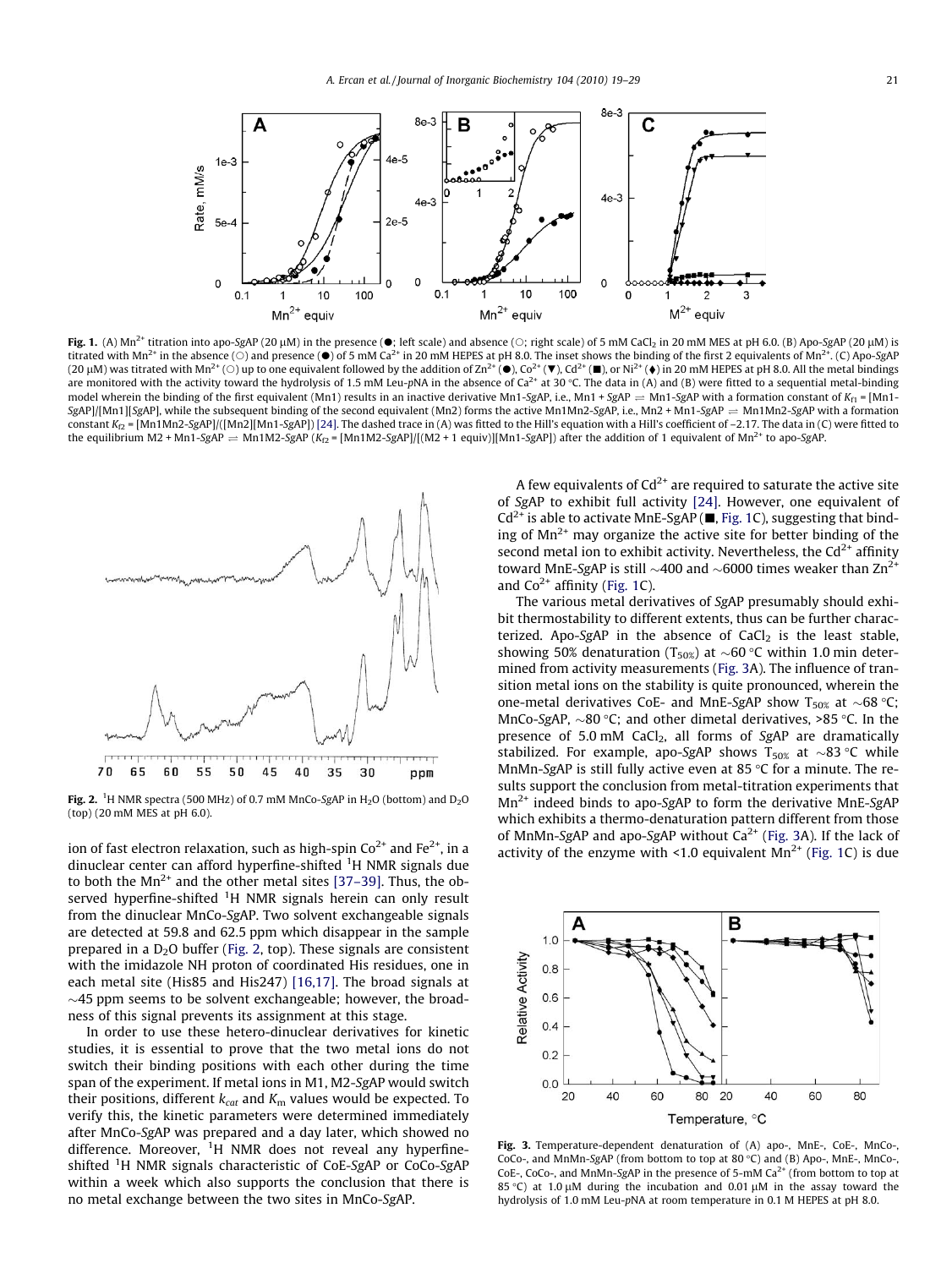to that the metal is not bound to the enzyme, there should be little activity at  ${\sim}70$  °C as that of apo-SgAP, which is not the case.

# 3.2. Fluoride inhibition

The inhibition by F<sup>-</sup> toward Leu-pNA hydrolysis by MnMn-SgAP exhibits an uncompetitive inhibition pattern (Fig. 4A), indicating F– binding to the ES complex. Uncompetitive F<sup>-</sup> inhibition of metalloenzymes has been suggested to be associated with the status of the nucleophilic water [\[25,42–47\].](#page-9-0) In the case of urease, purple acid phosphatase, and tyrosinase,  $F^-$  is proposed to replace the bridging hydroxide. The  $F^-$  inhibition toward Leu-pNA hydrolysis is uncompetitive at pH 7.5 to 10.0 with a gradual increase in  $K_i$  from 0.24 to 19.4 mM (Fig. 5C), showing an ionization constant  $pK_a$  of 9.2 in the  $pK_i$ -vs.-pH plot. A similar  $pK_a$  is also observed in the pH profile of  $k_{\text{cat}}/K_{\text{m}}$  (discussed below). Because F<sup>-</sup> replaces prospective nucleophile, the  $pK_i$ -pH profile should reveal the ionization of the amino acid that influences the generation of the nucleophile, likely Tyr246 which has been implied to interact with a coordinated water [\[16\].](#page-9-0) Moreover, ApAP does not contain a corresponding Tyr and does not decrease in activity associated with a  $pK<sub>a</sub>$  in the alkaline range [\[48\].](#page-9-0)

F– also inhibits the various metal derivatives of SgAP in an uncompetitive manner, wherein the inhibition constant is significantly influenced by the metal ions in the active site ([Table 1](#page-4-0)), more so by M2 as in the influence on the catalysis by M2. For example, the K<sup>i</sup> values of MnMn-, MnNi-, and MnCo-SgAP are quite different, but closer for the counterparts M1,Ni- and M1,Co-SgAP [\(Table 1](#page-4-0)). Evidences from NMR, EPR, and resonance Raman studies of purple acid phosphatase (PAP) show that binding of  $F^-$  interrupts the metal– metal interaction, indicating that  $F^-$  interacts with both metal ions and the nucleophile in PAP (and urease as well) is proposed to be the bridging  $H<sub>2</sub>O/OH<sup>-</sup>$  [\[44,45\]](#page-9-0). However, since only one metal (M2) is significantly associated with F– inhibition in the case of SgAP, the nucleophile in this enzyme must be a terminal OH<sup>-</sup>.

In a recent report, both  $F^-(0-80 \text{ mM})$  and phosphate  $(0-$ 50 mM) were observed to exhibit noncompetitive inhibition toward native SgAP [\[49\]](#page-9-0), different from what we observed previously [\[10\]](#page-9-0) and described herein. The addition of CaCl<sub>2</sub> to the enzyme can activate the enzyme significantly [\[14\]](#page-9-0), while phosphate or F– therein can presumably remove the added 1 mM  $Ca<sup>2+</sup>$  due to the very low  $K_{\text{sp}}$  of Ca(HPO<sub>4</sub>)/Ca<sub>3</sub>(PO<sub>4</sub>)<sub>2</sub> and CaF<sub>2</sub>. The removal of Ca<sup>2+</sup> would decrease the enzyme activity in a noncompetitive manner. Thus, the study cannot reveal clear inhibition patterns of phosphate and fluoride toward the enzyme itself and is not comparable to what we previously reported [\[10\]](#page-9-0) and presented herein without the activator  $Ca<sup>2+</sup>$ 



**Fig. 4.** Fluoride inhibition of (A) MnMn-SgAP (2.5 nM) at  $[F^-] = 0.00, 75.0, 225,$  and 600  $\mu$ M (from bottom) and (B) MnZn-sAP (1.0 nM) at [F<sup>-</sup>] = 0.0, 20, 40, and 80 mM (from bottom) toward the hydrolysis of Leu-pNA in 20 mM HEPES at pH 8.0.



Fig. 5. Influence of pH on the activity of MnMn-SgAP toward Leu-pNA hydrolysis (2.5 nM;  $\bullet$ , left scales) and BNPP hydrolysis (0.20  $\mu$ M; o, right scales) and on F<sup>-</sup> inhibition (C) toward Leu-pNA hydrolysis. At pHs lower than 8.5,  $Mn^{2+}$  concentration was 100  $\mu$ M while at the higher pHs, it was 50  $\mu$ M to ensure full Mn<sup>2+</sup> binding to the active site. The bell-shaped data set were fitted to  $k = k_{\text{lim}}/[(1 + [H^*]/K_{a1})(1 +$ +  $K_{a2}/[H^+]$ )] while the titration-like data set were fitted to  $k = k_{\text{lim}}/(1 + K_{a2}/[H^+])$  with non-linear regression.

### 3.3. Activity-pH profile of MnMn-SgAP

The pH dependence of  $k_{\text{cat}}$  in Leu-pNA hydrolysis by MnMn-SgAP in the range of pH 7–10.5 is controlled by only one ionization constant p $K_{es}$  = 10.2 ( $\bullet$ , Fig. 5A, left scales; [Table 2\)](#page-4-0), likely attributed to Tyr246 since heat of ionization (28.5 kJ/mol) for this  $pK_a$  in native SgAP is comparable to that of Tyr  $(\sim 25 \text{ kJ/mol})$  [\[10\].](#page-9-0) The activities at lower pHs were not obtainable due to instability of the enzyme. The pH dependence of  $k_{cat}/K_m$  is controlled by two ionization constants  $pK_e$  of 7.8 and 9.1 ( $\bullet$ , Fig. 5B, left scales; [Table 2\)](#page-4-0), due to ionizations in the free enzyme and/or the free substrate. The  $pK_a$  of 7.8 in the pH profile of  $k_{cat}/K_m$  for the hydrolysis of Leu-pNA by di-Mn-SgAP (and the  $pK<sub>a</sub>$  values of 7.6 and 7.4 in native di-Zn ApAP [\[48\]](#page-9-0) and SgAP [\[10\]\)](#page-9-0) is much higher than that of a coordinated nucleophilic water in the mononuclear metallopeptidases carboxypeptidase A (6.3) [\[50\],](#page-9-0) thermolysin (5.1) [\[51\]](#page-9-0), and serralysin (5.74) [\[52\].](#page-9-0) This comparison suggests that this  $pK_a$  may not be due to a coordinated water, but most likely the amino group of the substrate ( $pK_a$  = 7.94) [\[10\]](#page-9-0) which is consistent with that deprotonation and binding of the amino group of the substrate controls the activity as suggested in the catalysis by blLAP [\[53\]](#page-9-0). Moreover, this  $pK_a$  is much higher than those values of the few mononuclear metallopeptidases above, suggesting that it is not likely to be attributed to a bridging water since the latter is expected to be lower due to binding to two Lewis acidic metal centers.

The pH dependence of  $k_{cat}$  in BNPP hydrolysis shows two deprotonation constants  $pK_{es}$  of 7.8 and 10.0 in the range of pH 7 to 10.5, while  $k_{\text{cat}}/K_{\text{m}}$  is controlled by only one p $K_{e2}$  of 9.5 (Fig. 5, o, right scales; [Table 2\)](#page-4-0) which is comparable to one in Leu-pNA hydrolysis by MnMn- and ZnZn-SgAP [\[10\].](#page-9-0) A comparison of the pH profiles for the hydrolysis of Leu-pNA and BNPP indicates that the decrease in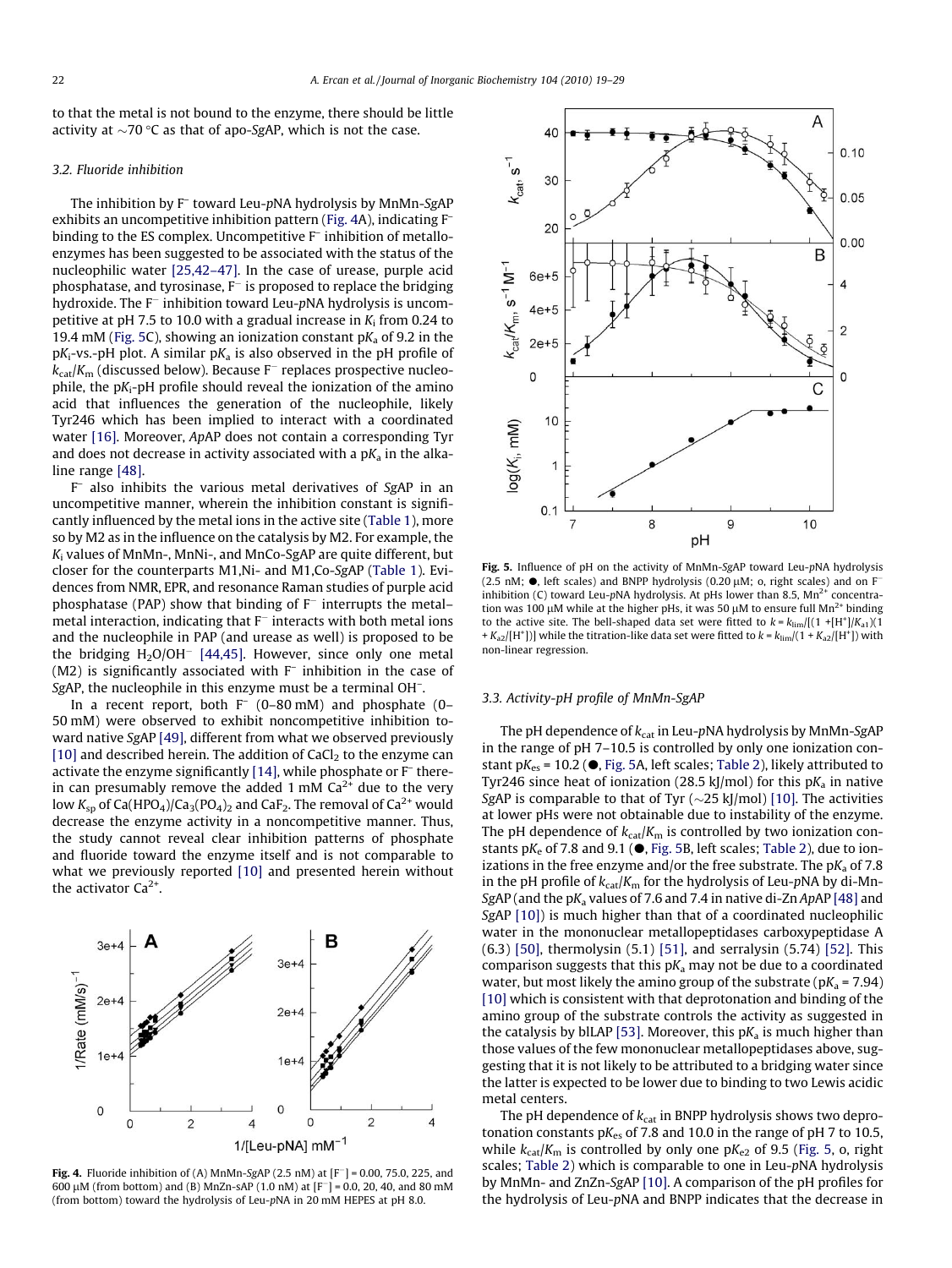| $M_1M_2-SgAP$     | $k_{\text{cat}}$ (s <sup>-1</sup> ) | $CPa$ ( $\times 106$ ) | $K_{\rm m}$ (mM)                 | $k_{\text{cat}}/K_{\text{m}}$ (mM <sup>-1</sup> s <sup>-1</sup> ) | $K_i$ (mM) <sup>b</sup> |
|-------------------|-------------------------------------|------------------------|----------------------------------|-------------------------------------------------------------------|-------------------------|
| $ZnZn$ [10]       | $101 \pm 3$                         | 6700                   | $3.27 \pm 0.17$                  | 30.9                                                              | $108 \pm 24$            |
| MnZn              | $92.8 \pm 1.1$                      | 950                    | $3.31 \pm 0.06$                  | 28.0                                                              | $70 \pm 19$             |
| CdCd              | $1.68 \pm 0.05$                     | 17                     | $0.213 \pm 0.020$                | 7.89                                                              |                         |
| MnCd              | $1.50 \pm 0.04$                     | 15                     | $0.190 \pm 0.020$                | 7.89                                                              |                         |
| CoCo              | $41.0 \pm 1.1$                      | 420                    | $0.093 \pm 0.007$                | 441                                                               | $28 \pm 3$              |
| MnCo              | $37.4 \pm 0.6$                      | 380                    | $0.150 \pm 0.006$                | 249                                                               | $17 \pm 6$              |
| NiNi              | $(43.3 \pm 0.6) \times 10^{-3}$     | 0.44                   | $(2.29 \pm 0.14) \times 10^{-3}$ | 18.9                                                              | $82 \pm 14$             |
| MnNi              | $(50.5 \pm 1.8) \times 10^{-3}$     | 0.52                   | $(2.42 \pm 0.36) \times 10^{-3}$ | 20.9                                                              | $75 \pm 13$             |
| MnMn <sup>c</sup> | $27.5 \pm 0.7$                      | 280                    | $0.88 \pm 0.35$                  | 31.4                                                              | $1.1 \pm 0.4$           |

Kinetic parameters of homo- and hetero-dinuclear M1M2-SgAP toward the hydrolysis of Leu-pNA in 20 mM HEPES at pH 8.0.

 $^{\rm a}$  Catalytic proficiency  $k_{\rm cat}/k_{\rm o}$  with respect to the autohydrolytic constant of 9.8  $\times$  10 $^{-8}$  s $^{-1}$  determined under the same conditions [\[10\].](#page-9-0) Fluoride inhibition constant.

The kinetic parameters were determined in the presence of 1.0- $\mu$ M Mn<sup>2+</sup> ion.

Table 2

<span id="page-4-0"></span>Table 1

Kinetic parameters for the pH dependence of Leu-pNA and BNPP hydrolysis by MnMn-SgAP.<sup>a</sup>

|                               |                                 | Leu-pNA                                          | <b>BNPP</b>                                       |
|-------------------------------|---------------------------------|--------------------------------------------------|---------------------------------------------------|
| $k_{\text{cat}}$              | $pK_{es1}$<br>$pK_{\text{es2}}$ | (6.0)<br>$10.2 \pm 0.2$<br>(9.3)                 | $7.8 \pm 0.2$<br>(6.1)<br>$10.0 \pm 0.2$<br>(9.6) |
| $k_{\text{cat}}/K_{\text{m}}$ | $pK_{e1}$<br>$pK_{e2}$          | $7.8 \pm 0.5$<br>(7.4)<br>$9.1 \pm 0.2$<br>(9.0) | (5.6)<br>$9.5 \pm 0.5$<br>(9.6)                   |

<sup>a</sup> The values in parentheses are the ionization constants  $pK_a$  from ZnZn-SgAP catalysis [\[10\].](#page-9-0)

the activity in the alkaline region of the pH profile of  $k_{cat}$  is most likely to be attributed to the ionization of Tyr246 based on the heat of ionization [\[10\]](#page-9-0). Moreover, the  $pK_a$  values in the acidic region of the pH profile of  $k_{cat}$  for the hydrolysis of BNPP and Leu-pNA are dramatically different, suggesting different mechanisms for the generation of the nucleophile in Leu-pNA and BNPP hydrolysis. Herein, the  $pK_a$  attributed to the nucleophile cannot be obtained from the pH- $k_{cat}/K_m$  plot because the pH profile could not be extended to below pH 7 due to the stability of the di-Mn derivative. Thus, the  $pK_a$  of the nucleophile is at most estimated to be <6.5 (as  $k_{cat}$  is still at its peak at pH 7).

# 3.4. Hydrolysis by homo- and hetero-dinuclear-SgAP

The binding of  $\text{Zn}^{2+}$ ,  $\text{Co}^{2+}$ ,  $\text{Cd}^{2+}$ ,  $\text{Mn}^{2+}$ , or  $\text{Ni}^{2+}$  to  $\text{MnE-SgAP}$ activates the enzyme, and the kinetic parameters  $k_{\text{cat}}$  and  $K_{\text{m}}$  for different homo- and hetero-dinuclear derivatives of SgAP toward Leu-pNA and BNPP hydroysis were determined (Tables 2 and 3). There is no detectable exchange between the two metal ions in the derivatives M1M2-SgAP during the measurements since the activities of the derivatives remain the same after a day. The  $k_{\text{cat}}$ and  $K<sub>m</sub>$  values are controlled by the second metal M2 toward the hydrolysis of Leu-pNA, e.g., ZnZn- and MnZn-SgAP show similar  $k_{\mathrm{cat}}$ (101 vs. 92.8  $s^{-1}$ ) and  $K_m$  (3.27 vs. 3.31 mM) values; whereas MnMn-SgAP affords  $27.5 \text{ s}^{-1}$  and 0.875 mM, noticeably different from the values of MnZn-SgAP (Table 1). Likewise, the  $k_{\text{cat}}$  and K<sup>m</sup> values of CdCd- and MnCd-SgAP, CoCo- and MnCo-SgAP, and NiNi- and MnNi-SgAP are comparable to each other, whereas those of MnM2-SgAP are significantly different (Table 1). The results support the significance of M2 in SgAP catalysis.

Comparison of  $k_{cat}$  and  $K_m$  toward the hydrolysis of BNPP by various M1M2-SgAP is not as clear-cut as in peptide hydrolysis (Table 3). For example,  $k_{cat}$  and  $K_m$  are 0.45 s<sup>-1</sup> and 4.5 mM for ZnZn-SgAP, 0.103  $s^{-1}$  and 3.76 mM for MnZn-SgAP, and 0.21  $s^{-1}$ and 12 mM for MnMn-SgAP. Similar results are observed for the pairs of Co<sup>2+</sup>, Cd<sup>2+</sup>, and Ni<sup>2+</sup> derivatives, wherein  $k_{\text{cat}}$  and  $K_{\text{m}}$  are significantly affected by both metal ions, as opposed to the case of Leu-pNA hydrolysis where M2 plays a more significant role in catalysis and substrate binding (Table 1). The results suggest that the mechanisms for peptide hydrolysis and BNPP hydrolysis are different, with M2 showing more influence on Leu-pNA hydrolysis than on BNPP hydrolysis.

#### 3.5. Mechanism for peptide hydrolysis

The mechanisms for peptide hydrolysis by ApAP, E. coli Met AP, and blLAP vary from mononuclear to dinuclear peptide hydrolysis; however, a few other APs show that both metal ions are required for  $TS^{\ddagger}$  stabilization and catalysis [19-25,29-35]. On the basis of the results presented here, a dinuclear mechanism is proposed for SgAP ([Scheme 1](#page-5-0), [Fig. 6](#page-5-0)).

|--|

| Kinetic parameters of homo- and hetero-dinuclear M <sub>1</sub> M <sub>2</sub> -SgAP toward the hydrolysis of BNPP in 20 mM HEPES at pH 8.0 in the presence of 2 mM CaCl <sub>2</sub> . |  |  |
|-----------------------------------------------------------------------------------------------------------------------------------------------------------------------------------------|--|--|
|-----------------------------------------------------------------------------------------------------------------------------------------------------------------------------------------|--|--|

| $M_1M_2-$         | $k_{\text{cat}} (s^{-1})$ | $CP^{\rm a}$ ( $\times 10^9$ ) | SA <sup>a</sup> | $K_{\rm m}$ (mM) | $k_{\text{cat}}/K_{\text{m}}$ (M <sup>-1</sup> s <sup>-1</sup> ) |
|-------------------|---------------------------|--------------------------------|-----------------|------------------|------------------------------------------------------------------|
| Zn $Zn$ [10]      | $0.45 \pm 0.01$           | 41 <sup>b</sup>                | 154             | $4.5 \pm 0.2$    | 100                                                              |
| MnZn              | $0.10 \pm 0.00$           | 0.91                           | 39.1            | $3.8 \pm 0.3$    | 27                                                               |
| $CoCo$ [9]        | $0.74 \pm 0.02$           | 67 <sup>b</sup>                | 132             | $9.5 \pm 0.6$    | 78                                                               |
| MnCo              | $0.084 \pm 0.002$         | 0.76                           | 32.2            | $3.9 \pm 0.3$    | 22                                                               |
| NiNi $[9]$        | $0.010 \pm 0.000$         | 0.091                          | 1.62            | $10.6 \pm 0.4$   | 0.94                                                             |
| MnNi              | $0.0064 \pm 0.0010$       | 0.058                          | 0.87            | $12.8 \pm 0.3$   | 0.50                                                             |
| $CdCd$ [9]        | $0.043 \pm 0.003$         | 0.39                           | 7.55            | $9.7 \pm 2.5$    | 4.4                                                              |
| MnCd              | $0.016 \pm 0.001$         | 0.15                           | 2.50            | $11.0 \pm 1.0$   | 1.42                                                             |
| MnMn <sup>c</sup> | $0.081 \pm 0.015$         | 0.74                           | 10.4            | $12.3 \pm 1.7$   | 4.67                                                             |

 $^{\text{a}}$  CP: Catalytic proficiency k<sub>cat</sub>/k<sub>o</sub> at pH 8.0 (unless specified) with respect to the autohydrolytic rate constant k<sub>1</sub> = 1.1  $\times$  10<sup>-11</sup> s<sup>-1</sup> at pH 7.0 and 25 °C [\[74\]](#page-10-0) (or 1.1  $\times$  10<sup>-10</sup> at pH 8.0, considering OH<sup>–</sup> as the nucleophile) which is equivalent to a large G<sup>†</sup> value of 138 kJ/mol and a half-life of ~2000 years, or 3.0 × 10<sup>-10</sup> s<sup>-1</sup> at pH 7.0 and 50 °C [\[75\]](#page-10-0) and  $6.3\times10^{-8}$  s<sup>-1</sup> at pH 10.0 and 100 °C [\[76\]](#page-10-0). SA: Specific activity (nmol min<sup>-1</sup> mg<sup>-1</sup>) derived from the Michaelis–Menten equation.

At pH 7 wherein it shows full activity.

 $\epsilon$  The kinetic parameters were determined in the presence of 1.0- $\mu$ M Mn<sup>2+</sup> ion.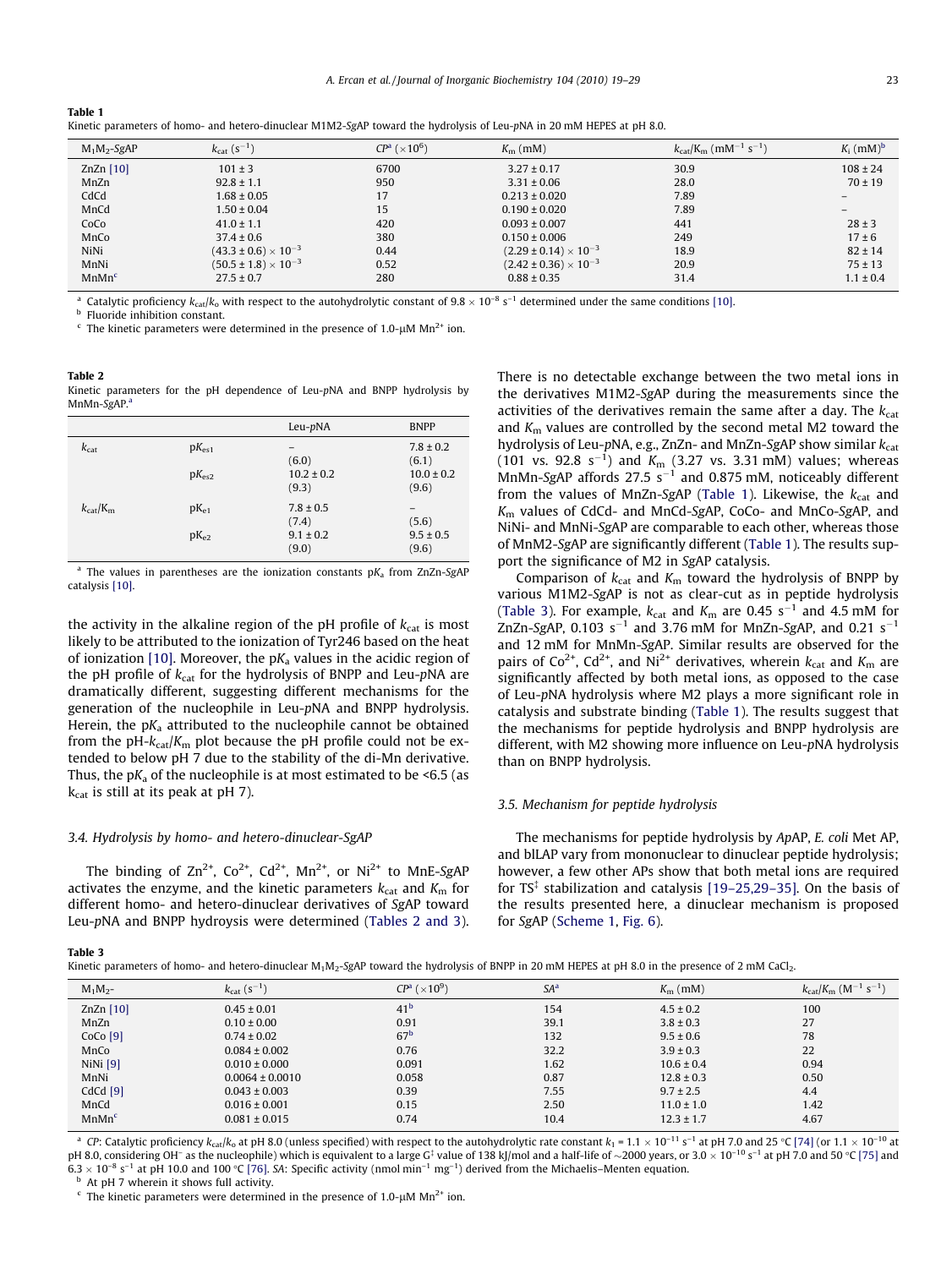<span id="page-5-0"></span>

Scheme 1.



Fig. 6. Relaxed-eye stereo plot of plausible binding modes for a peptide substrate (cyan; Leu-Phe) and a TS‡ analogue ( $\alpha$ -aminoisopentylphosphate; red ball-and-stick structure) in the active site of SgAP. The bound inhibitor is obtained from the crystal structure of blLAP which is superimposed onto the dinuclear center of SgAP and show appropriate hydrophobic interaction. Then the substrate is superimposed onto the  $TS^{\frac{2}{3}}$  inhibitor to reveal its interaction with the hydrophobic site and the metal center. The N-terminal amino group and the nucleophilic water (red sphere) are as labeled.

# 3.5.1. Binding mode of peptide substrate

There are three functional groups in the substrate which can potentially interact with SgAP [\[19–25,29–35\]](#page-9-0): the carbonyl of the scissile peptide bond with M1 (and a dipole–charge interaction with M2), the amino terminus with M1, and the hydrophobic side chain with Phe219 (Scheme 1A). To visualize substrate and inhibitor binding to SgAP, the TS $^\ddag$  analogue  $\alpha$ -aminoalkylphosphonate and the active-site metal ions from the EI complex of blLAP [\[3\]](#page-8-0) are superimposed onto the active center of SgAP (red ball-and-stick structure; Fig. 6) which reveals that the inhibitor binding modes of these two enzymes are similar, wherein the N-terminal hydrophobic residue is pointing toward Phe219 in SgAP (blue; Fig. 6) and the

amino group of the  $TS^{\ddagger}$  analogue is within bonding distance to M1. A substrate (Leu–Phe) is superimposed onto the bound inhibitor in the active site of SgAP in order to reveal a possible substrate binding configuration (cyan; Fig. 6).

There are two possible orientations for the substrate to bind to the active-site metal ions [\[10\]:](#page-9-0) (a) The scissile carbonyl group is bound to M1 (and M2 via charge–dipole interaction) which mimics the bridging oxygen of the bound  $\alpha$ -aminoalkylphosphonate inhibitor or (b) the carbonyl group is in place of the inhibitor oxygen that is H-bonded to the Tyr246. In the former case, the carbonyl oxygen is bound to M1 at the favorable syn position with the peptide bond facing the plausible nucleophile on M2 (see below),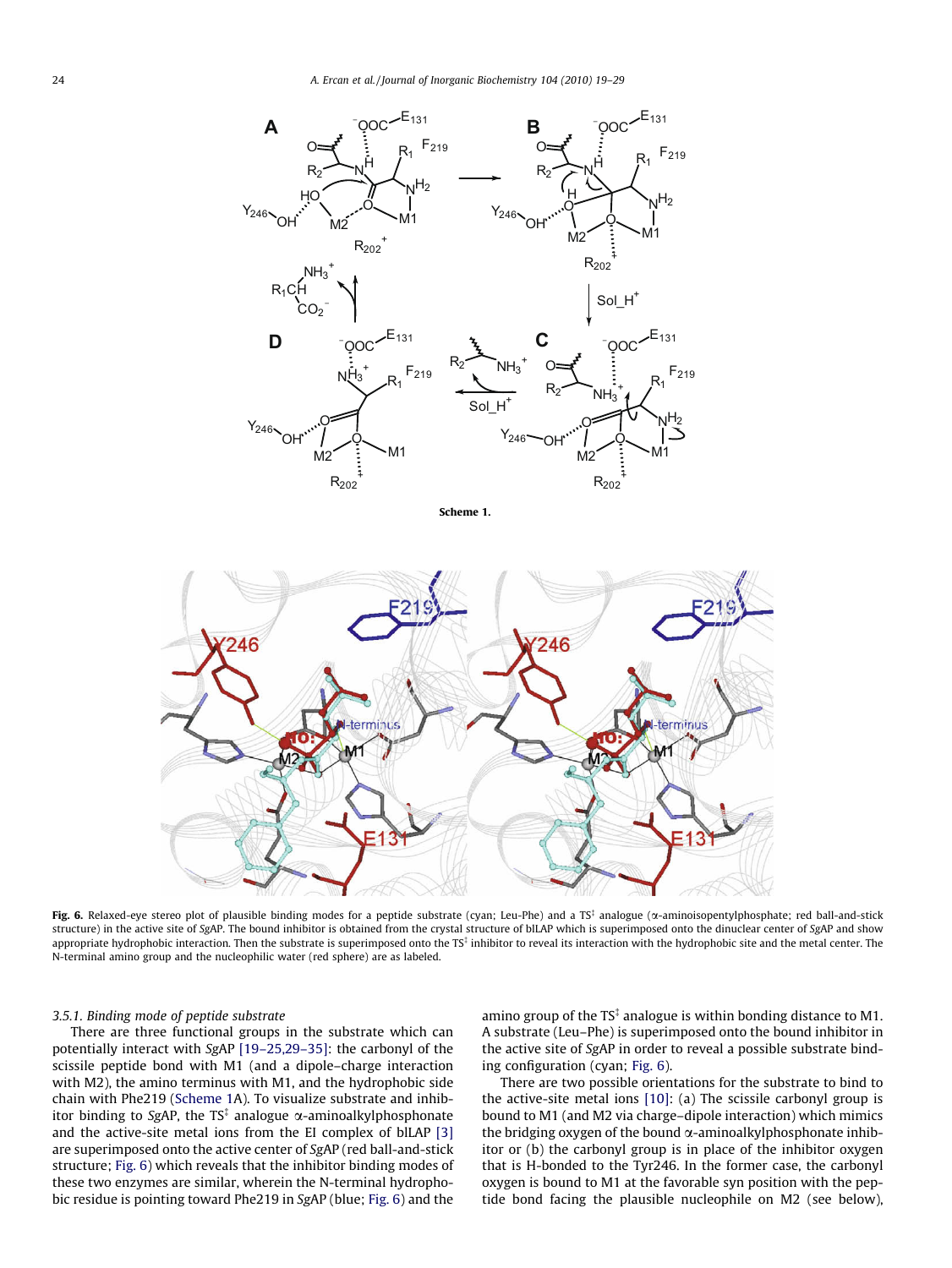whereas the substrate is in an unfavorable binding situation in the latter case with the metal situated off the syn or anti position of the scissile carbonyl oxygen.

#### 3.5.2. Nucleophile in peptide hydrolysis

The substrate binding mode Section [3.5.1](#page-5-0) discussed above renders the coordinated water that is H-bonded to Tyr246 (red HO: [Fig. 6](#page-5-0)) to situate on one side of the scissile peptide bond to perform nucleophilic attack [\(Scheme 1](#page-5-0)A). Crystal structure study of this enzyme suggests that Tyr246 is involved in H-bonding with a plausible coordinated water at the position of one oxygen of a coordinated dibasic phosphate. The role of Tyr246 as a general acid thus can further enhance the Lewis acidity of the water, resulting in lowering in the  $pK_a$  and increasing in the nucleophilicity of the water for effective nucleophilic attack. The role of a general acid to lower the  $pK_a$  and enhance the nucleophilicity of a coordinated water and a Cys nucleophile, respectively, was also proposed in the case of metallonucleases [\[54,55\]](#page-9-0) and glutaredoxin [\[56\]](#page-9-0). The crystal structures of several dinuclear hydrolytic enzymes with a metal– metal distance 3.5 Å reveal a bridging hydroxide which has been proposed to be the nucleophile or the precursor of the nucleophile, e.g., ApAP [\[46\],](#page-9-0) some PAP [\[57\],](#page-9-0) urease [\[58\],](#page-10-0) and pyrophosphotase [\[59\]](#page-10-0). If this would be the case in SgAP, both metal ions should influence the activity; which is not the case. The uncompetitive inhibition of F– suggests that metal-bond nucleophilic OH– becomes available for replacement by F– only upon substrate binding. The substrate binding mode described herein suggests that the bridging OH– is replaced by the bound substrate. This binding may induce changes in the active site and proper orientation of the scissile peptide bond relative to the attacking nucleophile. The F inhibition constants are significantly influenced by the second metal ion M2, indicating that the nucleophilic coordinated water is on  $M<sub>2</sub>$ 

Glu131 may further activate the nucleophile and/or stabilize the  $TS^{\ddagger}$  [\[49\],](#page-9-0) analogues to Glu270 in carboxypeptidase A which is also involved in deprotonation of the nucleophile and protonation of the amino terminus of the leaving group [\[60\].](#page-10-0) The pH profile of  $F^-$  inhibition reveals a p $K_a$  at 9.3 which may be attributable to Tyr246, and is consistent with its role in the interaction and proper orientation of the nucleophile as proposed in accordance with crystal structures. It is thus most likely that the ''first metal" is near the hydrophobic site (i.e., M1 in [Fig. 6\)](#page-5-0) while M2 hosts the nucleophilic water that is H-bonded to Tyr246 and facing the scissile –CO– NHR– plane. Nucleophilic attack by this water affords the  $TS^{\ddagger}$  as in the structure of blLAP with a bound  $TS^{\ddagger}$  analogue (red balland-stick structure, [Fig. 6](#page-5-0) and [Scheme 1B](#page-5-0)).

# 3.5.3. Stabilization of the TS ${}^{\ddagger}$

The kinetic results suggest that M2 plays a major role in stabilizing TS $^\ddag$  and performing nucleophilic attack since  $k_\text{cat}$  varies more with this metal ion. However, the crystal structure of blLAP with a bound TS<sup>‡</sup>-like  $\alpha$ -aminoalkylphosphate inhibitor [\[3\]](#page-8-0) shows that both metal ions are involved in  $TS^{\ddagger}$  binding and stabilization ([Fig. 6\)](#page-5-0). Upon nucleophilic attack, the oxygen on the scissile carbonyl group changes from  $sp^2$  hybridization to  $sp^3$  hybridization in the gem-dilate-like intermediate which allows the oxygen to serve as a better bridging ligand between the two metals. The pH dependence of  $k_{cat}$  toward the hydrolysis of Leu-pNA by different metal derivatives of SgAP shows a p $K_a$  value of  $\sim$ 9.2, assignable to Tyr246 (near M2) which is suggested to activate the nucleophilic water and stabilize the gem-diolate-like  $TS^{\ddagger}$ . The results from phosphate inhibition toward the hydrolysis of Leu-pNA by native and phenylglyoxal-modified ZnZn-SgAP and from NMR relaxation studies of  $Co<sup>2+</sup>$  derivatives suggest that Arg202 may also be involved in TS<sup>‡</sup> stabilization [\[41\]](#page-9-0) [\(Scheme 1](#page-5-0)B).

#### 3.5.4. Release of the products

The  $TS^{\ddagger}$  breaks down ([Scheme 1C](#page-5-0)) to release the C-terminal main protein body, while the N-terminal amino acid presumably remains bound [\(Scheme 1D](#page-5-0)) as suggested by crystallographic studies of various amino acid-bound SgAP [\[61\]](#page-10-0). The N-terminal amino group is supposed to detach from the metal after the substrate is hydrolyzed owing to increase in its  $pK_a$  after bond cleavage ([Scheme 1](#page-5-0)C). Crystal structures of SgAP with a bound amino acid (Met, Leu, or Phe) show that one carboxyl oxygen of the bound amino acid is coordinated to M2 and H-bounded to Tyr246 while the other oxygen binds to both metal ions [\[61\]](#page-10-0). Moreover, the amino group of the bound amino acid product is detached from M1, and is presumably H-bonded to Glu131 ([Scheme 1](#page-5-0)C and D). The pH profile for Leu inhibition toward Leu-pNA hydrolysis shows a weak inhibition and no clear  $pK_a$  value at pH 6.0 to 10.0 [\[10\].](#page-9-0) The release of the amino acid product can thus spontaneously occur without the assistance of a general acid.

## 3.6. Catalytic promiscuity

Dinuclear hydrolases such as APs have been investigated by numerous methods to reveal the reaction mechanisms [\[6,45,62,63\]](#page-9-0), e.g., the role of metal ions in activity [\[19,31,64\],](#page-9-0) and stabilization of the tetrahedral  $TS^{\ddagger}$ , and binding of  $TS^{\ddagger}$ -inhibitors [\[3,65\].](#page-8-0) Although a phospho-center has been known to serve as a  $TS^{\ddagger}$  analogue of peptide substrates, the phosphodiester BNPP and the phosphonate ester p-nitrophenylphenylphosphonate can be effectively hydrolyzed by SgAP and its metal derivatives with a catalytic proficiency of  $\sim$  40 billion-fold for the native enzyme and 67 billion-fold for the di-Co<sup>2+</sup> derivative toward BNPP hydrolysis under physiological conditions [\[9,10\]](#page-9-0). Moreover, CuCu-SgAP exhibits a significant catechol oxidase activity, showing  $\sim$ 10% catalytic efficiency compared to a native catechol oxidase [\[40\].](#page-9-0) Revealing the key factors involved in these alternative catalyses are essential to gain further insight into dinuclear catalysis as well as ''enzyme catalytic promiscuity [\[66–70\]"](#page-10-0).

The catalytic proficiencies in terms of the first-order rate con-stants [\[71,72\]](#page-10-0) (i.e.,  $k_{cat}/k_1$  with  $k_1$  the uncatalyzed rate constant) for Leu-pNA hydrolysis by the several metal-substituted derivatives of SgAP at pH 8.0 are quite significant, ranging from 0.44  $\times$  10<sup>6</sup> for the di-Ni derivative to 6.7  $\times$  10<sup>9</sup> for the native enzyme with respect to  $k_1$  of  $9.8 \times 10^{-8}$  s<sup>-1</sup> determined under the same conditions ([Table 1\)](#page-4-0), but are much smaller for the less spe-cific peptide substrates [\[10\].](#page-9-0) The  $k_{cat}/k_1$  value for Leu-pNA hydrolysis by the native enzyme represents an enormous  $G^{\ddagger}$  value of –57 kJ/mol at 303 K. These values of catalytic proficiency for peptide hydrolysis serve as the criteria for the evaluation of the promiscuous catalysis toward BNPP hydrolysis.

Phosphoesters resembles the gem-diolate-like  $TS^{\ddagger}$  of peptides during hydrolysis, which explains why BNPP can serve as an inhibitor toward peptide hydrolysis by SgAP and ApAP [\[9,10\]](#page-9-0). Moreover, BNPP and a few phosphoesters and fluorophosphates are also known to be TS<sup>‡</sup>-inhibitors against serine proteases and esterases such as trypsin, chymotrypsin, and acetylcholine esterase through covalent linkage with the nucleophilic serine in the active site [7,11-13] to afford Ser-O-P(O)<sub>2</sub><sup>-</sup>-OR with concomitant cleavage of a phosphoester or the P–F bond that resembles the ''initial burst" kinetics of serine proteases. However, the phosphoester Ser–O–  $P(O)_2$ <sup>-</sup>-OR is indefinitely stable, thus has only one turn-over for the phosphoester bond cleavage by these enzymes. On the other hand, sulfinamide bond cleavage by subtilisin is a novel observation of catalytic promiscuity in the serine protease family [\[73\].](#page-10-0) Likewise, the cleavage of BNPP by SgAP and its metal derivatives is also catalytic with enormous catalytic proficiencies relative to the autohydrolytic rate constant [\[74–76\]](#page-10-0) ([Table 3](#page-4-0)). The second-order rate constants of BNPP hydrolysis by SgAP and its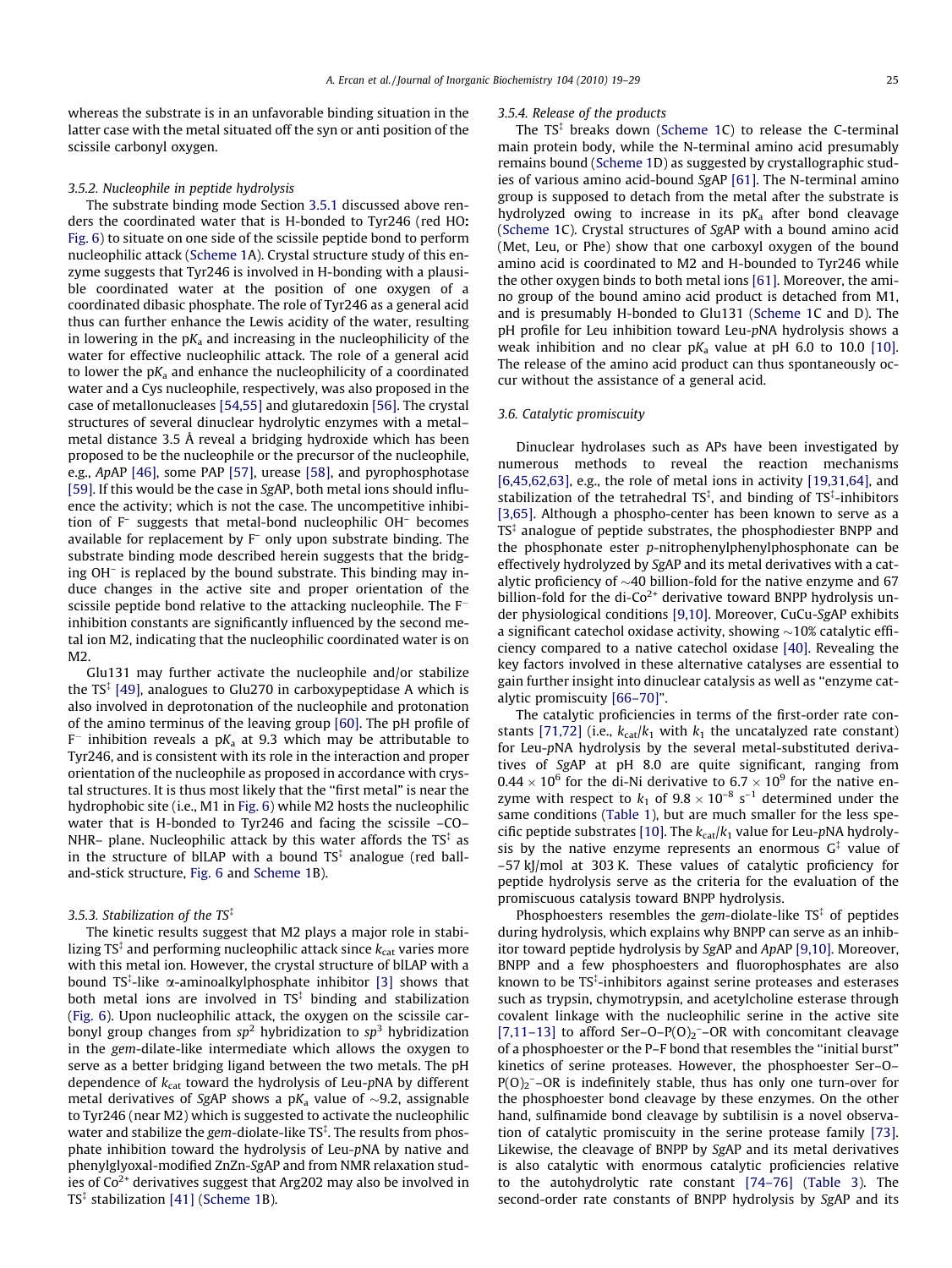<span id="page-7-0"></span>metal derivatives (100 and 0.5–78  $M^{-1}$  s<sup>-1</sup>, respectively) are considerably higher than those of many synthetic chemical model systems of  $\text{Zn}^{2+}$  complexes (e.g., in the range of  $k_2 \sim 10^{-6}$  to  $10^{-4}$  M<sup>-</sup>  $1$  s<sup>-1</sup>) and other chemical systems performed at >35 °C and >pH 8.5 [\[77–85\]](#page-10-0). Thus, the high activity of SgAP cannot simply be attributed to the high Lewis acidity of the metal ions as in the chemical model systems. The activities of SgAP and its metal derivatives toward BNPP hydrolysis are significantly higher than or comparable to those of some native phosphoester-hydrolyzing enzymes and their derivatives, such as alkaline phosphatase  $(0.05 \text{ M}^{-1} \text{ s}^{-1} [86])$  $(0.05 \text{ M}^{-1} \text{ s}^{-1} [86])$ and *Burkholderia* phosphonate monoester hydrolase (11.4  $\mathrm{M}^{-1}\mathrm{s}^{-1}$ [\[87\]](#page-10-0)) and ethyl( $p$ -nitrophenyl)phosphate hydrolysis by metal derivatives of Pseudomonas phosphotriesterase (1.1–7.2 M<sup>-1</sup> s<sup>-1</sup> [\[88\]](#page-10-0)). The specific activities toward the hydrolysis of 1.0 mM BNPP by SgAP and its derivatives (0.87-154 nmol min<sup>-1</sup> mg<sup>-1</sup> derived from [Table 3](#page-4-0)) are also in the range of those of several phosphodiesterases and phosphatases (0.3–2450 and  $\sim$ 2–40 nmol min<sup>-1</sup> mg–1, respectively) [\[89,90\]](#page-10-0). However, native phosphodiester-specific enzymes can have much higher activities, such as the phosphodiesterase gene product of ElaC shows  $k_{\text{cat}}$  of 59 s<sup>-1</sup> and  $k_{\text{cat}}$  $K_m$  = 1480 M<sup>-1</sup>s<sup>-1</sup> [\[91\].](#page-10-0) Nevertheless, this comparison concludes that the phosphodiesterase activity of SgAP and derivatives toward BNPP hydrolysis are indeed quite significant.

#### 3.7. Mechanism for BNPP hydrolysis

The hydrolysis of phosphoesters has different mechanistic requirements from peptide hydrolysis, e.g., a tetrahedral gem-diolate-like TS $^\ddag$  for the former and a trigonal bipyramidal TS $^\ddag$  for the latter. One the basis of the different (a) influences by M1 and M2, (b) inhibition patterns, (c) pH–activity profiles, and (d) pKa values between BNPP and peptide hydrolysis by SgAP, we propose a mechanism for the proficient BNPP hydrolysis below (Scheme 2), wherein BNPP is bound to the active site analogous to the  $TS^{\ddagger}$  of peptide during hydrolysis.

#### 3.7.1. Binding mode of BNPP

The variation in the  $k_{\text{cat}}$  and  $K_{\text{m}}$  values among SgAP derivatives on BNPP hydrolysis [\(Table 3\)](#page-4-0) indicates the hydrolytic reaction is influenced by both M1 and M2. M2 plays a significant role in pep-

tide hydrolysis, but is shown herein to have a different role in BNPP hydrolysis. The binding mode of BNPP is proposed to be similar to the  $TS^{\ddagger}$  in peptide hydrolysis (cyan; [Fig. 7\)](#page-8-0) where two oxygens of phosphoester bind to M2 with one bridging to M1 (cf. red balland-stick inhibitor in [Fig. 6;](#page-5-0) Scheme 2A). Phosphate inhibits BNPP and Leu-pNA hydrolysis in competitive and noncompetitive patterns, respectively, thus it competes with BNPP binding to SgAP, but not with Leu-pNA. The combination of the pH profiles, kinetic, and  $31P$  NMR relaxation studies suggests that phosphate binds to Arg202 [\[16,34,41\].](#page-9-0) This Arg is supposed to bind the TS $*$  in Leu $p$ NA hydrolysis, and should bind the TS $*$ -like BNPP (Scheme 2A). In addition, the similar  $pK_a$  values for BNPP and Leu- $pNA$  hydrolysis at the alkaline side indicates the involvement of the same amino acid for catalysis and/or  $TS^{\ddagger}$  stabilization, suggested to be Tyr246.

# 3.7.2. Generation of nucleophile

The different  $F^-$  inhibition patterns toward BNPP (no inhibition) and Leu-pNA (uncompetitive) hydrolysis reflect different mechanisms for the generation of the nucleophile in these two hydrolytic reactions. In addition, the steric hindrance imposed by the active site on the leaving group and the requirement of an in-line attack on phosphoester substrates [\[92,93\]](#page-10-0) by the nucleophile during hydrolysis suggest that M1 may possess the nucleophile (red HO:, in [Fig. 7;](#page-8-0) Scheme 2A) and the leaving group is near the opening of the active site (i.e., the group on the left-hand side of the substrate, [Fig. 7\)](#page-8-0). The nucleophile in the peptide hydrolysis is integrated into the substrate at the  $TS^{\ddagger}$ , thus is not available for the hydrolysis of the TS<sup>‡</sup>-like BNPP, which as a consequence must have a different nucleophile.

# 3.7.3. Stabilization of the  $TS^{\ddagger}$

The pH dependence of  $k_{cat}$  is controlled by a p $K_a$  value of 9.2, suggested to be due to Tyr246. The  $k_{\text{cat}}$  and  $K_{\text{m}}$  values of BNPP hydrolysis by SgAP are dependent on both metal ions, indicating both metal ions are involved in BNPP hydrolysis. Since phosphate and fluoride inhibitions indicate that BNPP binds to SgAP as a  $TS<sup>‡</sup>$ analogue of a peptide substrate (red inhibitor in [Fig. 6\)](#page-5-0), and the nucleophile is expected to be generated by M1 (:OH in [Fig. 7\)](#page-8-0) rather than M2 in peptide hydrolysis since the nucleophile in pep-



Scheme 2.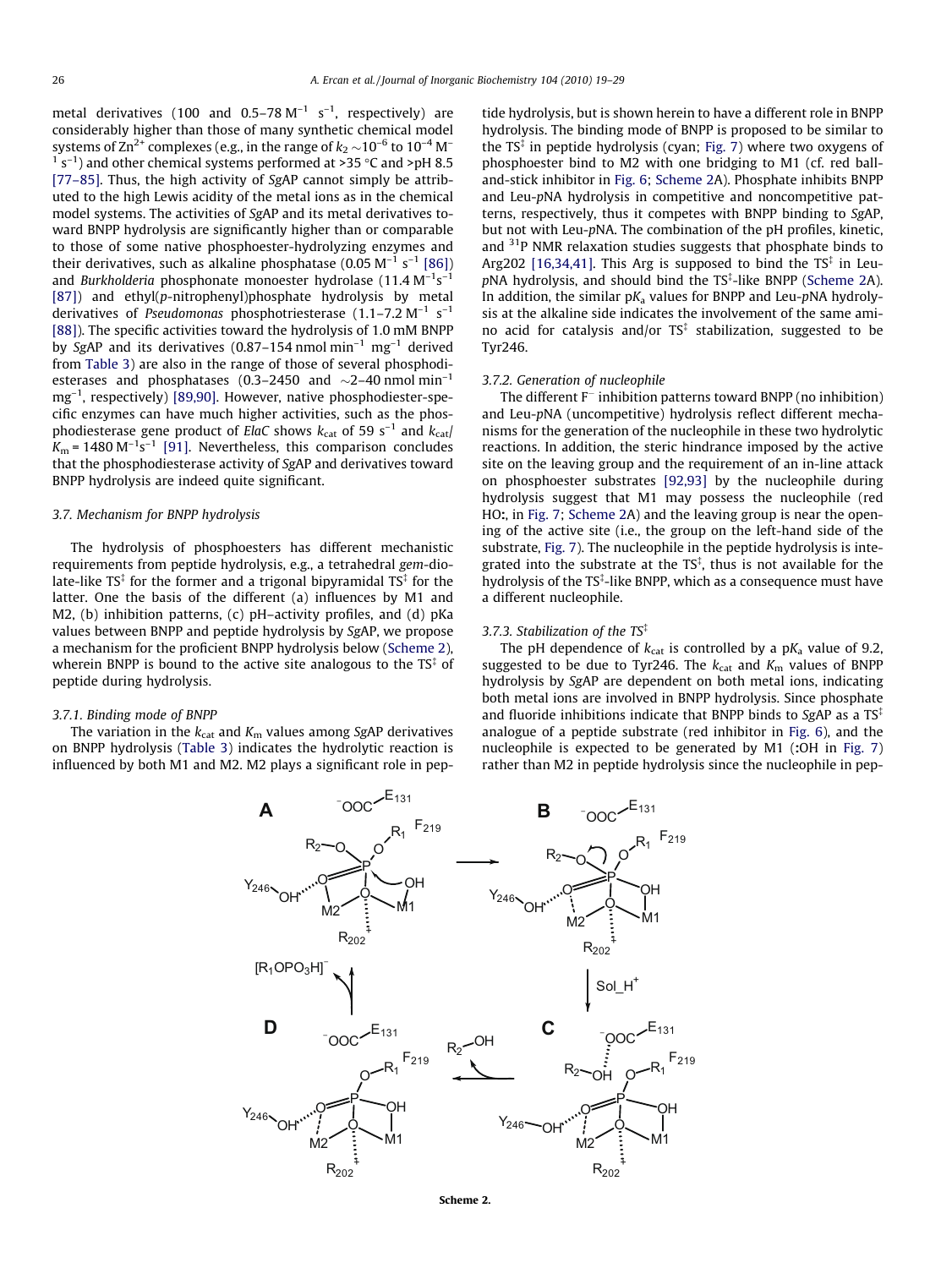<span id="page-8-0"></span>

**Fig. 7.** Relaxed-eye stereo plot of plausible binding of BNPP (cyan) and its TS<sup>‡</sup> (pink) docked into the active site of SgAP. The configuration of the TS<sup>‡</sup> is arranged to adopt a trigonal bipyramidal geometry with one apex occupied by the nucleophilic water (HO:, red sphere) that is trans to the leaving group (on the left) after in-line attack at the phospho-center. The nucleophilic water in peptide hydrolysis is labeled as a green sphere.

tide hydrolysis is now part of the TS<sup>‡</sup>. This nucleophile is able to perform  $S_N$ 2 in-line attack [\[92,93\]](#page-10-0) in BNPP hydrolysis from the opposite site of the leaving group to form a trigonal bipyramidal  $TS^{\ddagger}$  (pink; Fig. 7). Herein, Arg202 was suggested to stabilize the  $TS^{\ddagger}$  (whereas a counterpart is not present in ApAP), along with Tyr246, Glu131, and both metal ions [\(Scheme 2B](#page-7-0)).

#### 3.7.4. The release of the products

The phosphomonoester product has been shown to be a good inhibitor toward BNPP hydrolysis  $(K_i = 0.9 \text{ mM})$  [\[10\]](#page-9-0). Thus, upon detachment of the leaving group p-nitrophenol [\(Scheme 2C](#page-7-0)), an enzyme–product complex is formed which adopts a configuration analogous to the bound phosphate in the enzyme [\[16\]](#page-9-0) with one O originated from the nucleophile bound to M1, one bridging O, and the other one H-bonded with Tyr246 and may bind to M2 ([Scheme 2](#page-7-0)D). Release of the phosphomonoester and placement of coordination sphere with water molecules complete the catalytic cycle.

#### 4. Concluding remarks

Although enzymes are frequently ascribed to possess catalytic specificity, most enzymes are known to catalyze the conversion of a family of substrates and analogues with similar structures, such as the hydrolysis of peptides and carboxylesters by peptidases. Several enzymes have also been demonstrated to perform catalyses toward substrates of different families, exhibiting enzyme catalytic promiscuity [\[66–70\]](#page-10-0). However, it would be less expected for an enzyme to exhibit an enormous alternative catalysis that is normally carried out by an evolutionarily and structurally unrelated enzyme. We describe in this report the hydrolysis of a phosphodiester substrate by SgAP and its metal derivatives, reaching a dramatic 67-billion-fold rate enhancement relative to the non-catalyzed reaction at neutral pH and room temperature and having rate constants comparable to several native phosphoester-hydrolyzing enzymes.

Dinuclear centers of various metal ions are found in many hydrolytic enzymes, including urease (Ni), nucleases (Zn), arginase (Mn), prolidase (Mn), and AP (Zn or Co) [\[6\]](#page-9-0), as well as in a number of Fe-, Mn-, and Cu-containing oxidases and oxygenases [\[94\]](#page-10-0). The catalytic versatility of dinuclear SgAP and its metal derivatives entitle this enzyme to serve as a ''natural dinuclear model system [\[9\]](#page-9-0)" for further investigation of various dinuclear catalyses. Indeed, the di-Cu derivative of SgAP has recently been demonstrated to exhibit a significant activity toward the oxidation of catechol and derivatives [\[40\]](#page-9-0), despite its very different active-site structure from that of catechol oxidase. Future studies of this unique natural dinuclear model system by means of physical methods and molecular biology are expected to provide further information to gain better understanding of various dinuclear catalyses in chemical and biological systems and further knowledge about how to use this and other metalloenzymes as scaffolds to build artificial metalloenzymes of novel catalytic activities.

# 5. Abbreviations

| AP              | aminopeptidase                                         |
|-----------------|--------------------------------------------------------|
| ApAP            | Aeromonas proteolytica AP                              |
| blLAP           | Leu-specific AP from bovine lens                       |
| <b>BNPP</b>     | bis(p-nitrophenyl)phosphate                            |
| <b>DEAE</b>     | diethylaminoethyl                                      |
| <b>HEPES</b>    | N-[2-hydroxyethyl] piperazine-NN-2-ethanesulfonic acid |
| <b>MES</b>      | 2-[N-morpholino]ethanesulfonic acid                    |
| <b>PAP</b>      | purple acid phosphatase                                |
| pkLAP           | Leu-specific AP from porcine kidney                    |
| pNA             | p-nitroanilide                                         |
| SgAP            | Streptomyces griseus aminopeptidase                    |
| TS <sup>‡</sup> | transition-state                                       |

#### Acknowledgments

This work was supported by the Petroleum Research Funds administrated by the American Chemical Society (ACS-PRF #35313-AC3) and by the National Institutes of Health (GM064400-01A2).

# References

- [1] L. Pauling, Chemical achievement and hope for the future, Am. Sci. 36 (1948) 51–58.
- [2] R.A. Lerner, S.J. Benkovic, P.J. Schultz, At the crossroad of chemistry and immunology: catalytic antibodies, Science 252 (1991) 659–667.
- [3] N. Strater, W.N. Lipscomb, Transition state analogue L-leucinephosphonic acid bound to bovine lens leucine aminopeptidase: X-ray structure at 1.65 Å resolution in a new crystal form, Biochemistry 34 (1995) 9200–9210.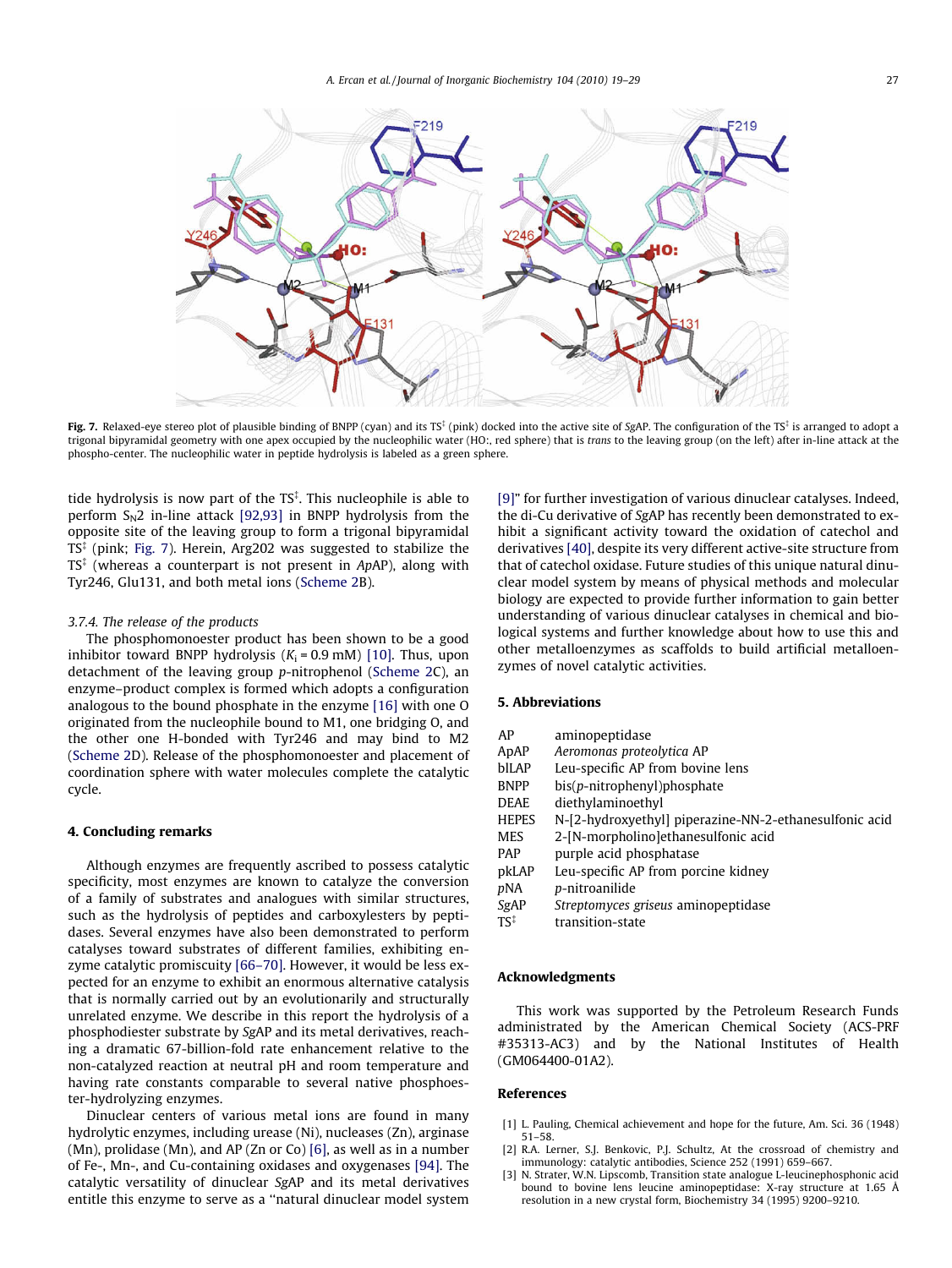- <span id="page-9-0"></span>[4] B. Lejczak, P. Kafarski, J. Zygmunt, Inhibition of aminopeptidases by aminophosphonates, Biochemistry 28 (1989) 3549–3555.
- [5] D. Tronrud, A.F. Monzingo, B.W. Matthews, Crystallographic structural analysis of phosphoramidates as inhibitors and transition-state analogs of thermolysin, Eur. J. Biochem. 157 (1986) 261–268.
- [6] W.N. Lipscomb, N. Strater, Recent advances in zinc enzymology, Chem. Rev. 96 (1996) 2375–2433.
- [7] C.B. Millard, G. Kryger, A. Ordentlich, H.M. Greenblatt, M. Harel, M.L. Raves, Y. Segal, D. Garak, A. Shafferman, I. Silman, J.L. Sussman, Crystal structures of aged phosphonylated AChE: nerve agent reaction product at the atomic level, Biochemistry 38 (1999) 7032–7039.
- [8] H.I. Park, L.-J. Ming, A novel 10<sup>10</sup> Rate enhancement of phosphodiester hydrolysis by a dinuclear aminopeptidase—transition-state analogues as substrates?, Angew Chem. Intl. Ed. Engl. 111 (1999) 3097–3100.
- [9] A. Ercan, H.I. Park, L.-J. Ming, Enormous enhancement of the hydrolyses of phosphoesters by dinuclear centers: Streptomyces aminopeptidase as a ''natural model system", Chem. Commun. (2000) 2501–2502.
- [10] A. Ercan, H.I. Park, L.-J. Ming, A ''moonlighting" dizinc aminopeptidase from Streptomyces griseus: mechanism for peptide hydrolysis and  $4\times 10^{10}$ -fold acceleration of the alternative phosphoester hydrolysis, Biochemistry 45 (2006) 13779–13793.
- [11] K. Nishida, Y. Ohta, M. Ito, Y. Nagamura, S. Kitahara, K. Fujii, I. Ishihuro, Conversion of  $\beta$ -glutamylcysteinylethyl ester to glutathione in rat hepatocytes, Biochim. Biophys. Acta. 1313 (1996) 47–53.
- [12] C.V. Preuss, C.V. Svensson, Arylacetamide deacetylase activity towards monoacetyldapsone. Species comparison, factors that influence activity, and comparison with 2-acetylaminofluorene and p-nitrophenyl acetate hydrolysis, Biochem. Pharmacol. 51 (1996) 1661–1668.
- [13] L. Luan, T. Sugiyama, S. Takai, T. Adachi, Y. Katagiri, K. Hirano, Purification and characterization of pranlukast hydrolase from rat liver microsomes: the hydrolase is identical to carboxylesterase pI 6.2, Biol. Pharm. Bull. 20 (1997) 71–75.
- [14] A. Spungin, S. Blumberg, Streptomyces griseus aminopeptidase is a calciumactivated zinc metalloproteins purification and properties of the enzyme, Eur. J. Biochem. 183 (1989) 471–477.
- [15] R. Gilboa, A. Spungin-Bialik, G. Wohlfart, D. Schomburg, S. Blumberg, G. Shoham, Interaction of Streptomyces griseus aminopeptidase with amino acid reaction products and their implications toward a catalytic mechanism, Proteins: Struct. Func. Genet. 44 (2001) 490–504.
- [16] H.M. Greenblatt, O. Almog, B. Maras, A. Spungin-Bialik, D. Barra, S. Blumberg, G. Shoham, Streptomyces griseus aminopeptidase: X-ray crystallographic structure at 1.75 Å resolution, J. Mol. Biol. 265 (1997) 620–636.
- [17] R. Gilboa, A. Spungin-Bialik, G. Wohlfahrt, D. Schomburg, S. Blumberg, G. Shoham, Interactions of Streptomyces griseus aminopeptidase with amino acid reaction products and their implications toward a catalytic mechanism, Proteins 44 (2001) 490–504.
- [18] B. Chevrier, C. Schalk, H. D'Orchymont, J.-M. Rondeau, D. Moras, C. Tarnus, Crystal structure of Aeromonas proteolytica aminopeptidase: a prototypical member of the co-catalytic zinc enzyme family, Structure 2 (1994) 283–291.
- [19] R.C. Holz, The aminopeptidase from Aeromonas proteolytica: structure and mechanism of co-catalytic metal centers involved in peptide hydrolysis, Coord. Chem. Rev. 232 (2002) 5–26.
- [20] N.J. Cosper, V. D'souza, R. Scott, R.C. Holz, Structural evidence that the methionyl aminopeptidase from Escherichia coli is a mononuclear metalloprotease, Biochemistry 40 (2001) 13302–13309.
- [21] G.S. Cottrell, N.M. Hooper, A.J. Turner, Cloning, expression and characterization of human cytosolic aminopeptidase P: a single manganese(II)-dependent enzyme, Biochemistry 3 (2000) 15121–15128.
- [22] J.M. Prescott, F.W. Wagner, Biochemistry 24 (1985) 5350–5356.
- [23] L.-Y. Lin, H.I. Park, L.-J. Ming, Metal-binding and active-site structure of di-zinc Streptomyces griseus aminopeptidase, J. Biol. Inorg. Chem. 2 (1997) 744–749.
- [24] C. Hasselgren, H.I. Park, L.-J. Ming, Metal ion binding and activation of Streptomyces griseus dinuclear aminopeptidase: cadmium(II) as a model, J. Biol. Inorg. Chem. 6 (2001) 120–127.
- [25] M.N. Harris, L.-J. Ming, Different phosphate binding modes of Streptomyces griseus aminopeptidase between crystal and solution states and the status of zinc-bound water, FEBS Lett. 455 (1999) 321–324.
- [26] M.Y. Chae, G.A. Omburo, P.A. Lindahl, F.M. Raushel, Utilization of copper as a paramagnetic probe for the binuclear metal center of phosphotriesterase, Arch. Biochem. Biophys. 316 (1995) 765–772.
- [27] S.B. Hong, F.M. Raushel, Metal–substrate interactions facilitate the catalytic activity of the bacterial phosphotriesterase, Biochemistry 35 (1996) 10904– 10912.
- [28] I. Bertini, C. Luchinat, The reaction pathways of zinc enzyme and related biological catalysts, in: I. Bertini, H.B. Gray, S.J. Lippard, J.S. Valentine (Eds.), Bioinorganic Chemistry, University Science Books, Sausalito, CA, 1994, pp. 37– 106.
- [29] M.P. Allen, A.H. Yamada, F.H. Carpenter, Kinetic parameters of metalsubstituted leucine aminopeptidase from bovine lens, Biochemistry 22 (1983) 3778–3783.
- [30] H.E. Van Wart, S.H. Lin, Metal binding stoichiometry and mechanism of metal ion modulation of porcine kidney leucine aminopeptidase, Biochemistry 20 (1981) 5682–5689.
- [31] J.M. Prescott, F.W. Wagner, B. Holmquist, B.L. Vallee, One hundred fold increased activity of Aeromonas aminopeptidase by sequential substitutions

with  $Ni^{2+}$  or Cu<sup>2+</sup> followed by  $Zn^{2+}$ , Biochem. Biophys. Res. Commun. 114 (1983) 646–652.

- [32] M.E. Bayliss, J.M. Prescott, Modified activity of Aeromonas aminopeptidase: metal ion substitutions and role of substrate, Biochemistry 25 (1986) 8113– 8117.
- [33] J.M. Prescott, F.W. Wagner, B. Holmquist, B.L. Vallee, Spectral and kinetic studies of metal-substituted Aeromonas aminopeptidase: Nonidentical, interacting metal-binding sites, Biochemistry 24 (1985) 5350–5356.
- [34] B. Bennett, R.C. Holz, Spectroscopically distinct cobalt(II) sites in heterodimetallic forms of the aminopeptidase from Aeromonas proteolytica: characterization of substrate binding, Biochemistry 36 (1997) 9837–9846.
- [35] B. Bennett, R.C. Holz, EPR studies on the mono- and di-cobalt-substituted forms of the aminopeptidase from Aeromonas proteolytica. Insight into the catalytic mechanism of dinuclear hydrolases, J. Am. Chem. Soc. 119 (1997) 1923–1933.
- [36] C.C. De Paola, B. Bennett, R.C. Holz, D. Ringe, G.A. Petsko, 1-Butaneboric acid binding to Aeromonas proteolytica aminopeptidase: a case of arrested development, Biochemistry 38 (1999) 9048–9053.
- [37] G.N. La Mar, W.DeW. Horrocks, R.H. Holm (Eds.), NMR of Paramagnetic Molecules, Academic, NY, 1973.
- [38] I. Bertini, C. Luchinat, NMR of Paramagnetic Molecules in Biological Systems, Benjamin/Cumming, Menlo Park, CA, 1986.
- [39] L.-J. Ming, in: L. Que (Ed.), Physical Methods in Bioinorganic Chemistry, Spectroscopy and Magnetism, University Science Books, CA, 2000, pp. 375– 464.
- [40] G.F.Z. da Silva, L.-J. Ming, Catechol oxidase activity of di-Cu<sup>2+</sup> -substituted aminopeptidase from Streptomyces griseus, J. Am. Chem. Soc. 127 (2005) 16380–16381.
- [41] M.N. Harris, C. Bertolucci, L.-J. Ming, Paramagnetic cobalt(II) as a probe for kinetic and NMR relaxation studies of phosphate binding and the catalytic mechanism of Streptomyces dinuclear aminopeptidase, Inorg. Chem. 41 (2002) 5582–5588.
- [42] M.W.H. Pinke, M. Merkx, B.A. Averill, Fluoride inhibition of bovine spleen purple acid phosphatase: Characterization of a ternary enzyme–phosphate– fluoride complex as a model for the active enzyme–substrate–hydroxide complex, Biochemistry 38 (1999) 9926–9936.
- [43] N.E. Dixon, R.L. Blakeley, B. Zerner, Jack bean urease (EC 3.5.1.5). III. The involvement of active-site nickel ion in inhibition by  $\beta$ -mercaptoethanol, phosphoramidate, and fluoride, Can. J. Biochem. 58 (1980) 481–488.
- [44] M.J. Todd, R.P. Hausinger, Fluoride inhibition of Klebsiella aerogenes urease: mechanistic implications of a pseudo-uncompetitive slow-binding inhibitor, Biochemistry 39 (2000) 5389–5396.
- [45] G. Schenk, L.R. Gahan, L.E. Carrington, N. Mitic, M. Valizadeh, J. De Jersey, L.W. Guddat, Phosphate forms an unusual tripodal complex with the Fe–Mn center of sweet potato purple acid phosphatase, Proc. Nat. Acad. Sci. USA 102 (2005) 273–278.
- [46] G. Chen, T. Edwards, V.M. D'souza, R.C. Holz, Mechanistic studies on the aminopeptidase from Aeromonas proteolytica: a two-metal ion mechanism for peptide hydrolysis, Biochemistry 36 (1997) 4278–4286.
- [47] A. W.J.W. Tepper, L. Bubacco, G.W. Canters, Structural basis and mechanism of the inhibition of the type-3 copper protein tyrosinase from Streptomyces antibioticus by halide ions, J. Biol. Chem. 277 (2002) 30436–30444.
- [48] J.O. Baker, J.M. Prescott, Aeromonas aminopeptidase: pH dependence and a transition-state-analogue inhibitor, Biochemistry 22 (1983) 5322–5331.
- [49] Y.F. Hershcovitz, R. Gilboa, V. Reiland, G. Shoham, Y. Shoham, Catalytic mechanism of SGAP, a double-zinc aminopeptidase from Streptomyces griseus, FEBS J. 274 (2007) 3864–3876.
- [50] D.S. Auld, B.L. Vallee, Kinetics of carboxypeptidase A. pH dependence of tripeptide hydrolysis catalyzed by zinc, cobalt, and manganese enzymes, Biochemistry 9 (1970) 4352–4359.
- [51] M. Izquierdo-Martin, R.L. Stein, Mechanistic studies on the inhibition of thermolysin by a peptide hydroxamic acid, J. Am. Chem. Soc. 114 (1992) 325– 331.
- [52] H.I. Park, L.-J. Ming, Mechanistic studies of the astacin-like serratia metalloendopeptidase serralysin: Highly active (>2000%) Co(II)- and Cu(II) substituted derivatives for further corroboration of a ''metallotriad" mechanism, J. Biol. Inorg. Chem. 7 (2002) 600–610.
- [53] N. Strater, W.N. Lipscomb, Two-metal ion mechanism of bovine lens leucine aminopeptidase: Active site solvent structure and binding mode of L-leucinal, a gem-diolate transition state analog, by X-ray crystallography,, Biochemistry 34 (1995) 14792–14800.
- [54] N.C. Horton, B.A. Connolly, J.J. Perona, Inhibition of EcoRV endonuclease by deoxyribo-3'-S-phosphorothiolates: a high-resolution X-ray crystallographic study, J. Am. Chem. Soc. 122 (2000) 3314–3324.
- [55] N.C. Horton, K.J. Newberry, J.J. Perona, Metal ion-mediated substrate-assisted catalysis in type II restriction endonucleases, Proc. Natl. Acad. Sci. USA 95 (1998) 13489–13494.
- [56] S.C. Jao, S.M.E. Ospina, A.J. Berdis, D.W. Starke, C.B. Post, J.J. Mieyal, Computational and mutational analysis of human glutaredoxin (thioltransferase): Probing the molecular basis of the low pK(a) of cysteine 22 and its role in catalysis, Biochemistry 45 (2006) 4785–4796.
- [57] E.G. Funhoff, T.E. de Jongh, B.A. Averill, Direct observation of multiple protonation states in recombinant human purple acid phosphatase, J. Biol. Inorg. Chem. 10 (2005) 550–563.